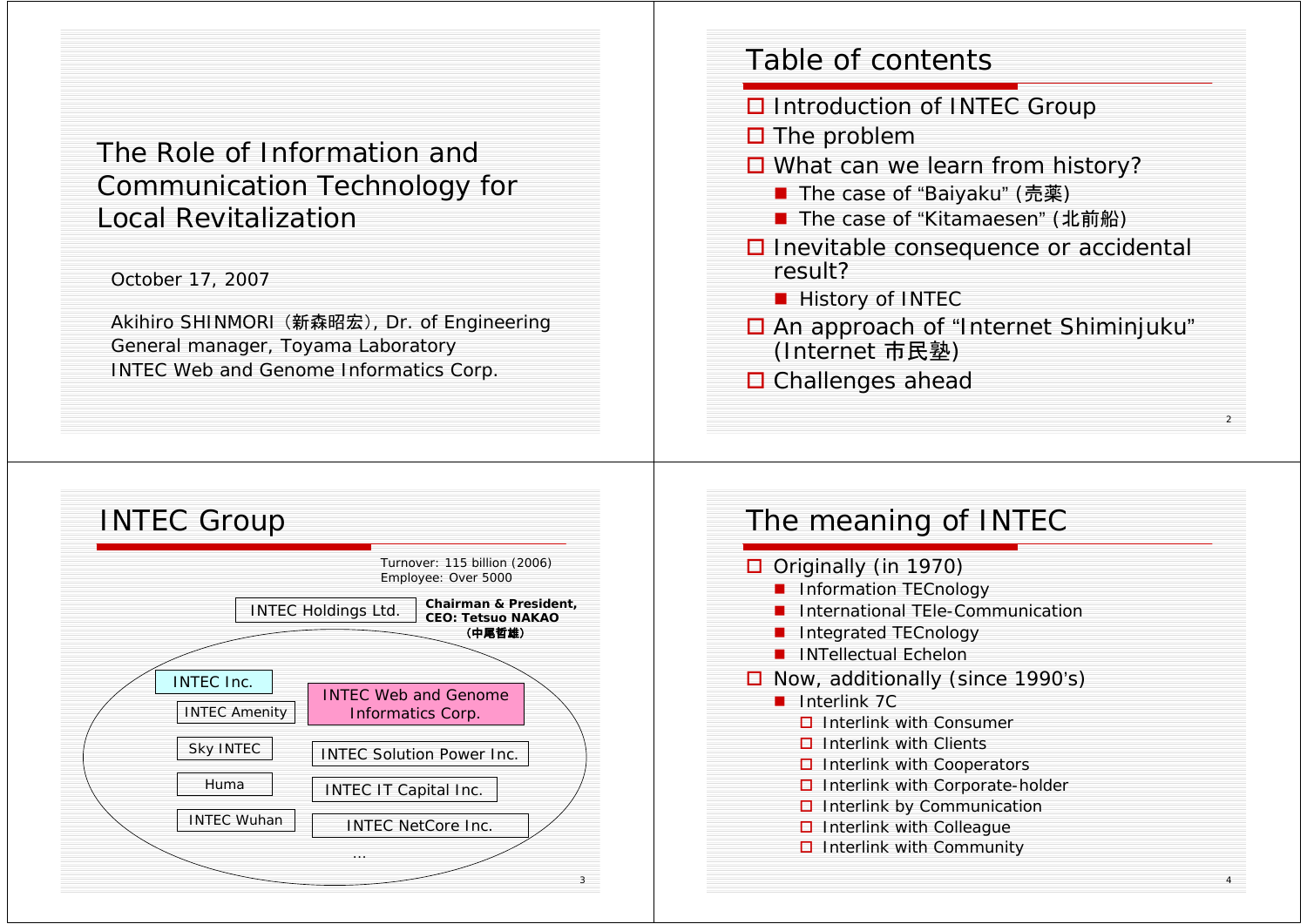# Introduction of INTEC Inc.

- □ Founded : January 11, 1964
- □ Current Paid-in-Capital (as of April 2006) : 20 Billion Yen
- □ President: Katsuki KANAOKA (金岡克己)
- □ Turnover (Year ended March 2006) : 96 Billion Yen
- $\Box$  Employees : 3,107 (as of April 2006)
- Offices in 24 cities in Japan, and 2 cities in China

#### **□** Business:

- **IT Consulting Service**
- **Software Development Service**
- Systems Integration Service
- **Network and Outsourcing Service**



7

http://www.intec.co.jp

#### Tower 111, Toyama city <sub>s</sub>

# Introduction of INTEC W&G

- □ Office: Tokyo and Toyama
- **D** Employee: 85
- □ Turnover: 2 billion yen
- $\square$  Business:
	- **Bioinformatics**  $\Box$  R&D support tools and services for genome research
	- **Neb technologies**  $\square$  Middleware for IT business and innovative applications
	- **Advance Research** 
		- $\square$  Joint research with universities and research agencies
- **D** History:
	- **1989: Founded as "INTEC Systems Laboratory"**
	- 2000: Changed name and went public on the "Mothers" section of Tokyo Stock Exchange
	- 2006: Created a holding company (INTEC Holdings) and became its subsidiary

http://www.webgen.co.jp

# Network of INTEC $\mathbf{C}$  intec 全国ネットワーク データセンター -全国十数都市に自社ビル展開 -高い信頼性/セキュリティ ネットワークインフラ・技術

6

8

# The Problem

- $\square$  How to revitalize local areas?
	- **E** Economic downturn
		- $\square$  Decrease of public construction project
		- $\square$  Business concentration to Tokyo
	- **Depopulation** 
		- **□** Young people go to Tokyo. Just elder people remain in local areas.
	- **Competition with other local areas**  $\Box$  Each area has to establish its identity.
- $\Box$  ICT was thought to make it possible
	- to do R&D in local areas
	- $\blacksquare$  to develop innovative products in local areas
	- $\blacksquare$  to do business for urban areas remotely from local areas
	- But, in reality, is it happening? Maybe, not.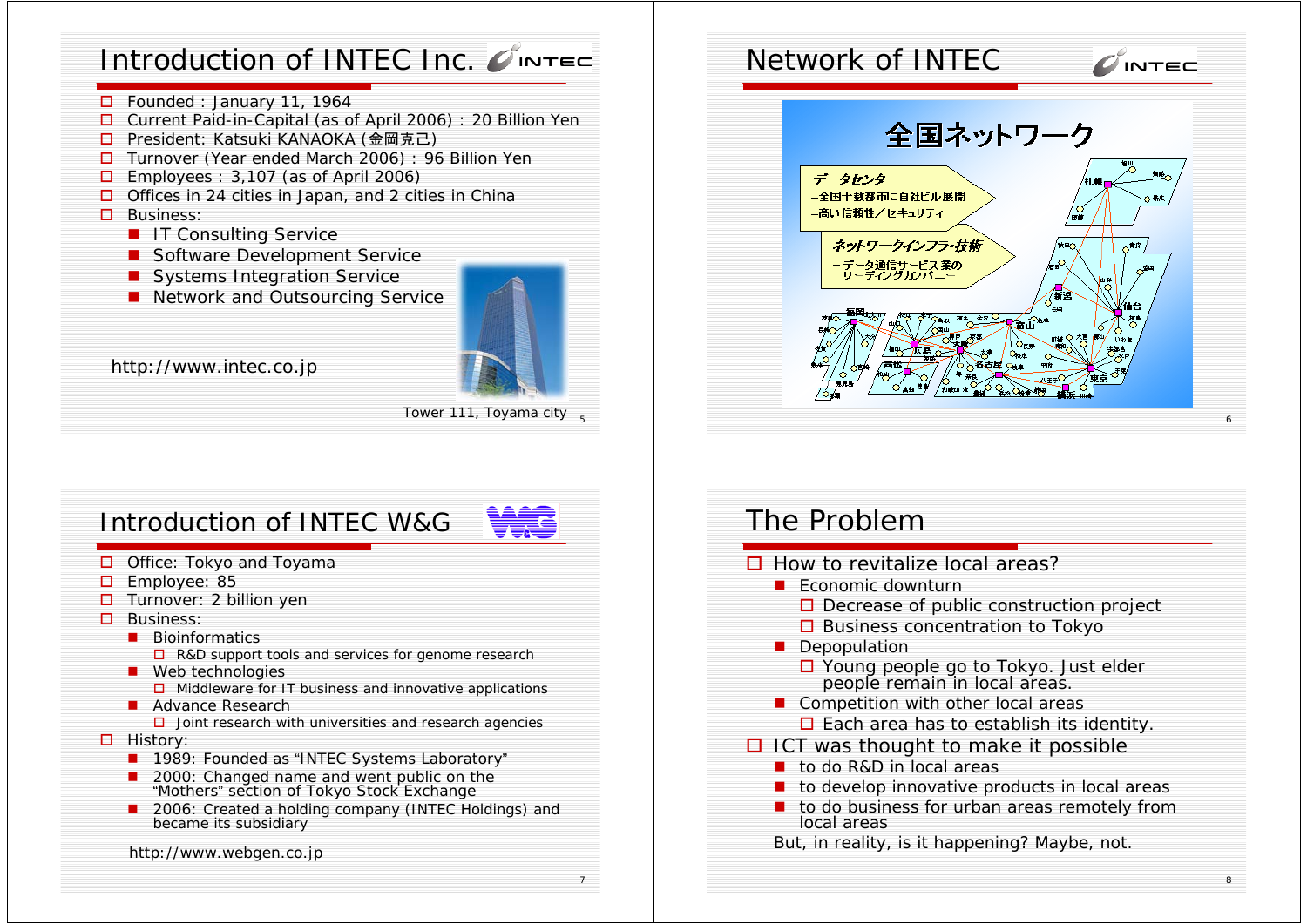# What can we learn from history?

- The case of "Baiyaku"
- □ "Baiyaku" (売薬) = Traveling drug salesperson
	- **Since more than 300 years ago I**
	- **T** Traveling all over Japan and selling nonprescription drug to consumers at home
	- **T** Traditional business started in Toyama, became famous in Japan
	- **Unique business style** 
		- **□** The method of "provide service first, collect money later" (先用後利, "Senyou-Kouri")
			- A kind of credit system



## What can we learn from history? - The case of "Baiyaku"

- □ "Baiyaku was started because Toyama was faced with financial difficulties."
- □ "Baiyaku was a great business with sophisticated management. They made effective use of information for business."
	- (from the talk by Mr. Hiroshi Yonehara, director of Tateyama Museum)
	- **I** Information on market
		- $\square$  They collect information from various areas, exchanges them, and made use of it for their business.
	- **I** Information on each customer
		- $\square$  Customer relationship management using "Kakebacho" (懸場帳, customer database)

What can we learn from history? - The case of "Kitamaesen"

- □ "Kitamaesen" (北前船) = Cargo ship sailing in the Sea of Japan engaging in the trade between Hokkaido and other cities in Japan.
	- Since 18<sup>th</sup> century to the last of Meiji era
	- "High risk and high return" business

What can we learn from history? - The case of "Kitamaesen"

- □ "The success of Baiyaku owes much to Kitamaesen."
	- (from the talk by Mr. Hiroshi Yonehara, director of Tateyama Museum)
	- **Rare materials for nonprescription drug** imported from China were transported to Toyama by "Kitamaesen".
	- "Baiyaku" took advantage of "konbu" (dried kelp) transported from Hokkaido for market exploration.
		- □ Creation of the virtual "konbu" road from Hokkaido to Okinawa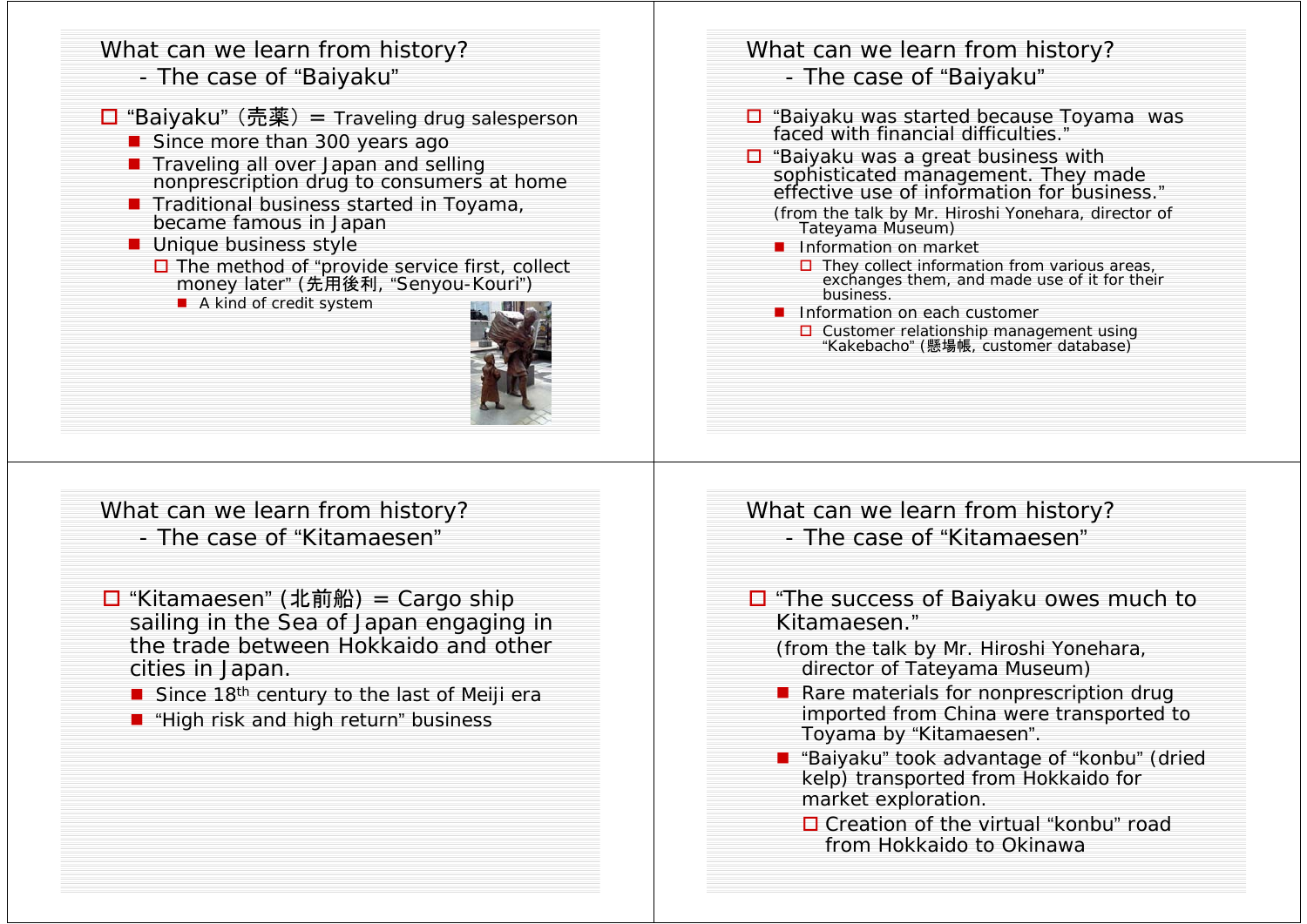## What can we learn from history?

#### **□** Venture spirit

**E** Even if faced with tough situations, going out to seek opportunities.

## **□** Management

■ Achieving results with limited resources

#### **□** Marketing

**E** Creating customers and satisfying them

## **□** Information

**Making effective use of information for** business

# Inevitable consequence or accidental result?

- □ Founder of INTEC (late Mr. Koji Kanaoka, 金岡幸二) is from a family of "Baiyaku" wholesaler.
	- The family of Kanaoka had been doing business as a "Baiyaku" wholesaler since the "Edo" era.
	- **A** After the Meiji restoration,
		- $\Box$  "Kanaoka the first" founded the origin of Hokuriku electric power company
		- □ "Kanaoka the second" founded Toyama First Bank
	- "Kanaoka the third" (Mr. Koji Kanaoka) believed in the future of information and communication technology and founded INTEC in 1964.

## History of INTEC (from local to global)

- $\square$  1964: Started as "Toyama computing center corp."
- $\square$  1966: Inaugurate office in Niigata
- $\Box$  1967: Inaugurate office in Tokyo.
- $\Box$  1968: Inaugurate office in Nagoya.
- $\Box$  1970: Inaugurate office in Sendai and renamed as INTEC Inc.
- $\Box$  1972: Inaugurate office in Sapporo.
- …
- $\Box$  1986: Listed on the first section of Tokyo Stock Exchange
- □ 1989: Founded INTEC Systems Laboratory (current INTEC Web and Genome Informatics)
- $\square$  2003: Inaugurate office in Dalian (in China) and founded "INTEC Wuhan" in Wuhan (in China)
- □ 2006: Created a holding company (INTEC Holdings)

# The Problem (again)

 $\square$  How to revitalize local areas? **E** Economic downturn  $\square$  Decrease of public construction project  $\square$  Business concentration to Tokyo **Depopulation □** Young people go to Tokyo. Just elder people remain in local areas. **Competition with other local areas**  $\Box$  Each area has to establish its identity.  $\Box$  ICT was thought to make it possible ■ to do R&D in local areas  $\blacksquare$  to develop innovative products in local areas  $\blacksquare$  to do business for urban areas remotely from local areasBut, in reality, is it happening? Maybe, not.

16

13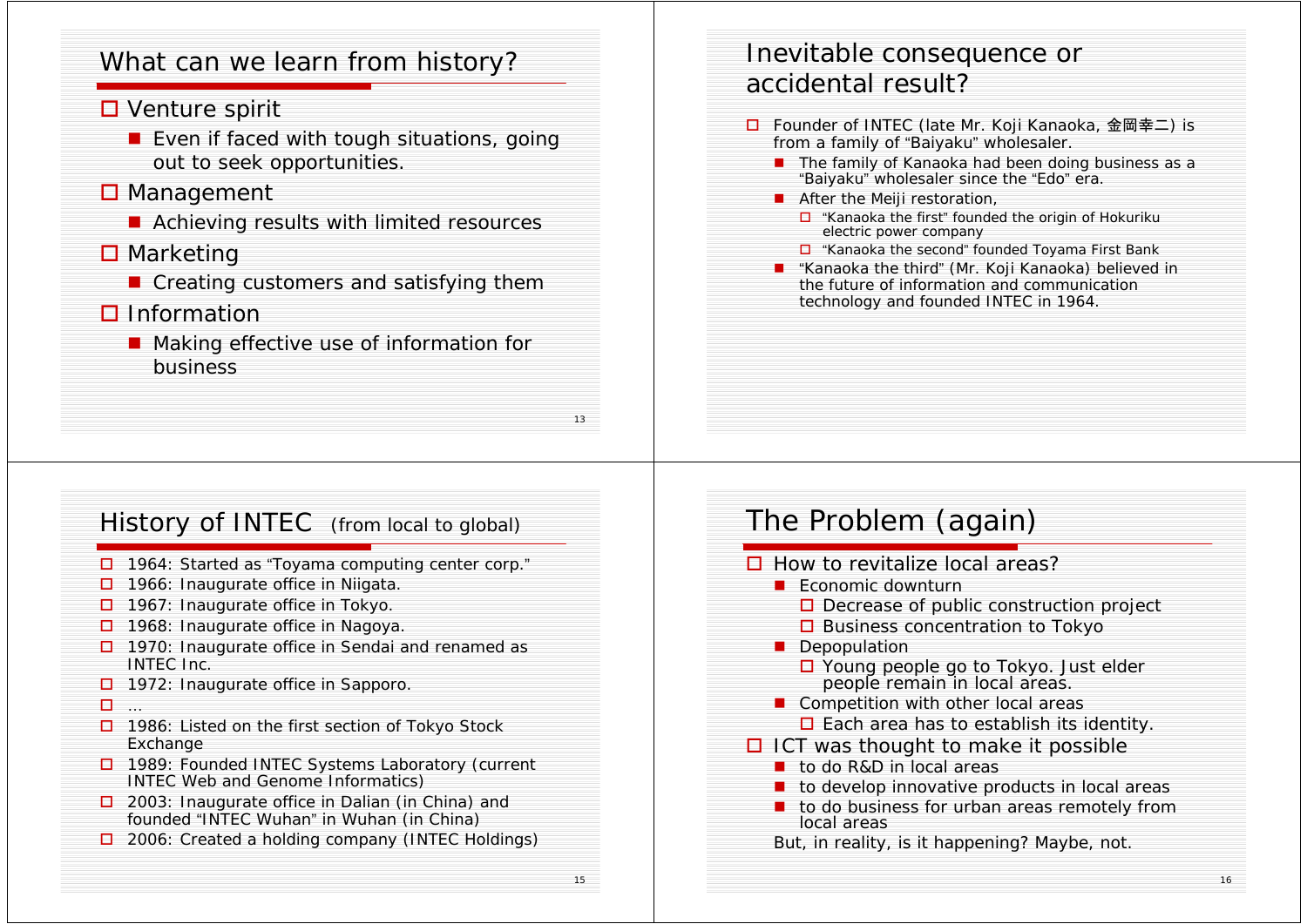#### An approach of "Internet Shiminjuku"

- □ "Internet Shiminjuku" (Internet 市民塾)= private tutoring school for citizens using Internet
	- **An active e-learning platform using information** and communication technology
	- Started in 1998 by Toyama prefecture, Toyama University and INTEC as a joint research and experiment
	- **I** In 2002, established a promotion consortium and started joint operation with other local areas

17

19

About 100 thousand (cumulative) people participate in the activity in a year.

# Breakdown of participants



## Scheme of "Internet Shiminjuku"



#### 20 Dissemination of knowledge among generations **A course onhow to utilize ICTA citizen teacher, Mr. Y (50s) A student, Ms. T (30s) A** student, Ms. H (70s) **Becomes a citize teacher of a course on how to enjoy tea Becomes a teacher on healthy diet Student** ●To join a course as a student --- the first step of using ICT ●Becomes a lecturer --- the first step for active participation to the society To teach is the best learning. To teach is to empower oneself. ●Can understand the local area well and can understand what he/she can do --- the first step for challenge